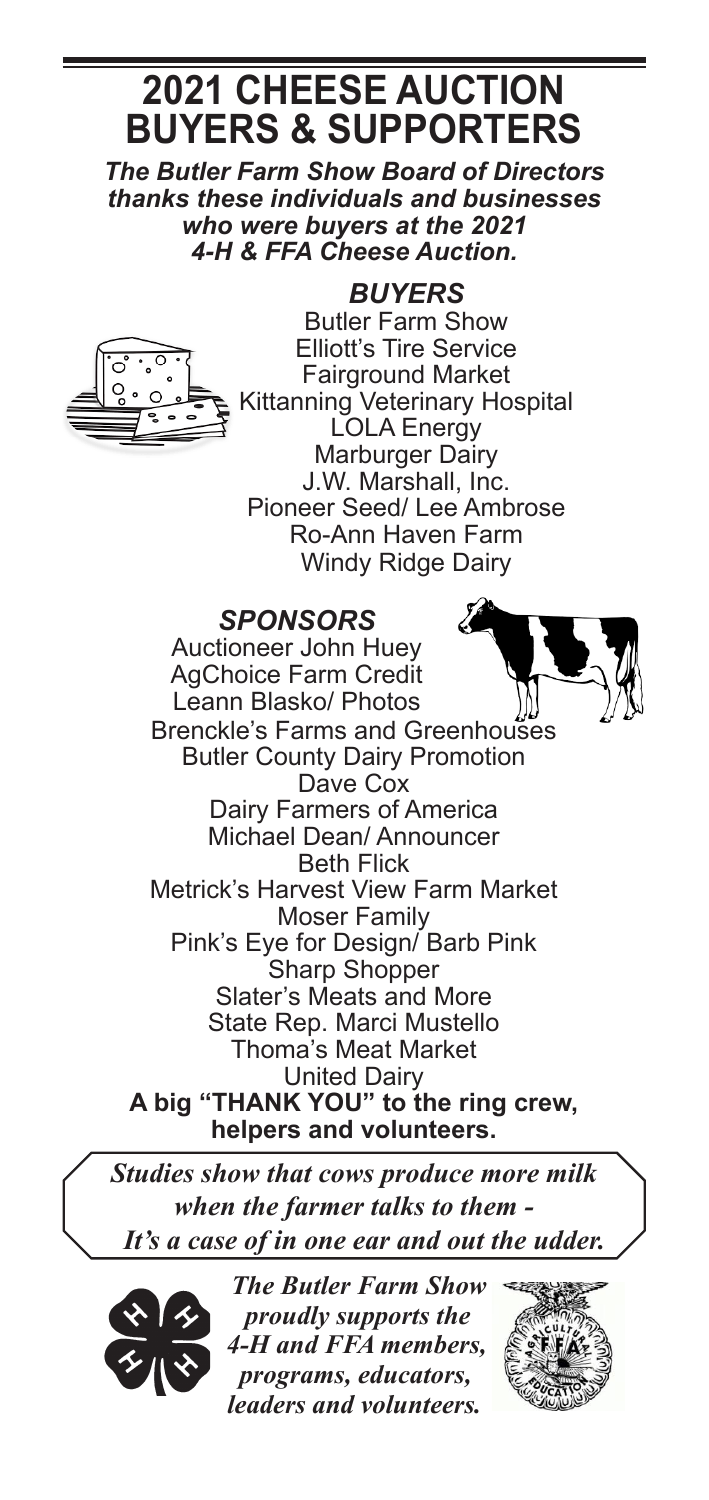# **2021 LIVESTOCK SALE BUYERS**

*The Butler Farm Show Board of Directors thanks these generous individuals and businesses who were buyers at the 2021 Junior Livestock Sale.*

Altmeyer's Western Wear Amerikohl Mining, Inc. Baglier Buick, GMC & Mazda Bash Family Practice Beblo Excavation Boosel Farm / Travis Steele Brennan, Julie Bricker, Ed Butler Agway / Curt Whelpley & Chet Whelpley Butler County Ford Butler Eagle / Ron Vodenichar Butler Farm Show Butler PM Rotary C.W. Howard Insurance Centerline Boring Centerra - Slippery Rock Charlie Geron for Governor Clifford's Restaurant Congressman G.T. Thompson Cox's Ag Services, LLC Daubenspeck, Guy Dillon, McCandless, King, Coulter & Graham, LLP Dr. Katelynn Nardulli Dr. Kimberly Berry Drake, William Encore Studio by Audra Jane, Audra Bowers Kummer Fairground Market / Tom Taylor Foertsch, Jim & Denise Fry, Mark & Allison Girl On The Hill, Inc. Gratzer Haflingers / Brian Gratzer Hampton Mechanical, Inc. Hassinger Construction Health Markets Insurance Agency Heck, Jonathan Hills of Home Farm / Harold Kennedy J.K. Hydraulics, Inc. / John Krelow K's Homemade Sweets Karns Jr., Gary & Bev

Karns Landscaping & Lawn Care / Colton & Cameron Karns Kelly Chevrolet Kelly, Mike Keystone Ridge Designs Kollek, Todd Krill Recycling LOLA Energy Lovell, Sarah Marburger Dairy MD Hitch Mishler, Dave & Vonda Muddy Creek Animal Clinic Oesterling's Feed Patton, Sherry Lynn Paul Arnold Sharkskin Finishings Penn Energy Resources Pilosi, Vito Pioneer Seed / Lee Ambrose Pitts, Mike R.E.G. Transport, Inc. Rager, Bryan Reedy Tractor Service Saxonburg Feed Company Simmons, Kriss & Wendy Slater's Meats Slear, Arthur & Stephanie Slear Family, Carl Slear, Joshua & Charlotte Smith Incredibull Farms Starcher, Dave, Heather, Taylor & Hannah The Longhorn Corral / Gerald Rumburg Jr. Thoma, Brycen & Brody Thoma's Meats Thomas Construction, Inc. Thomas Construction, Inc. Trimble Family Tritch, Chris & Rachel Welsh, Craig Welter's Meat Shop West Central Equipment Wills, David Zanella Milling ZF Agricultural Construction